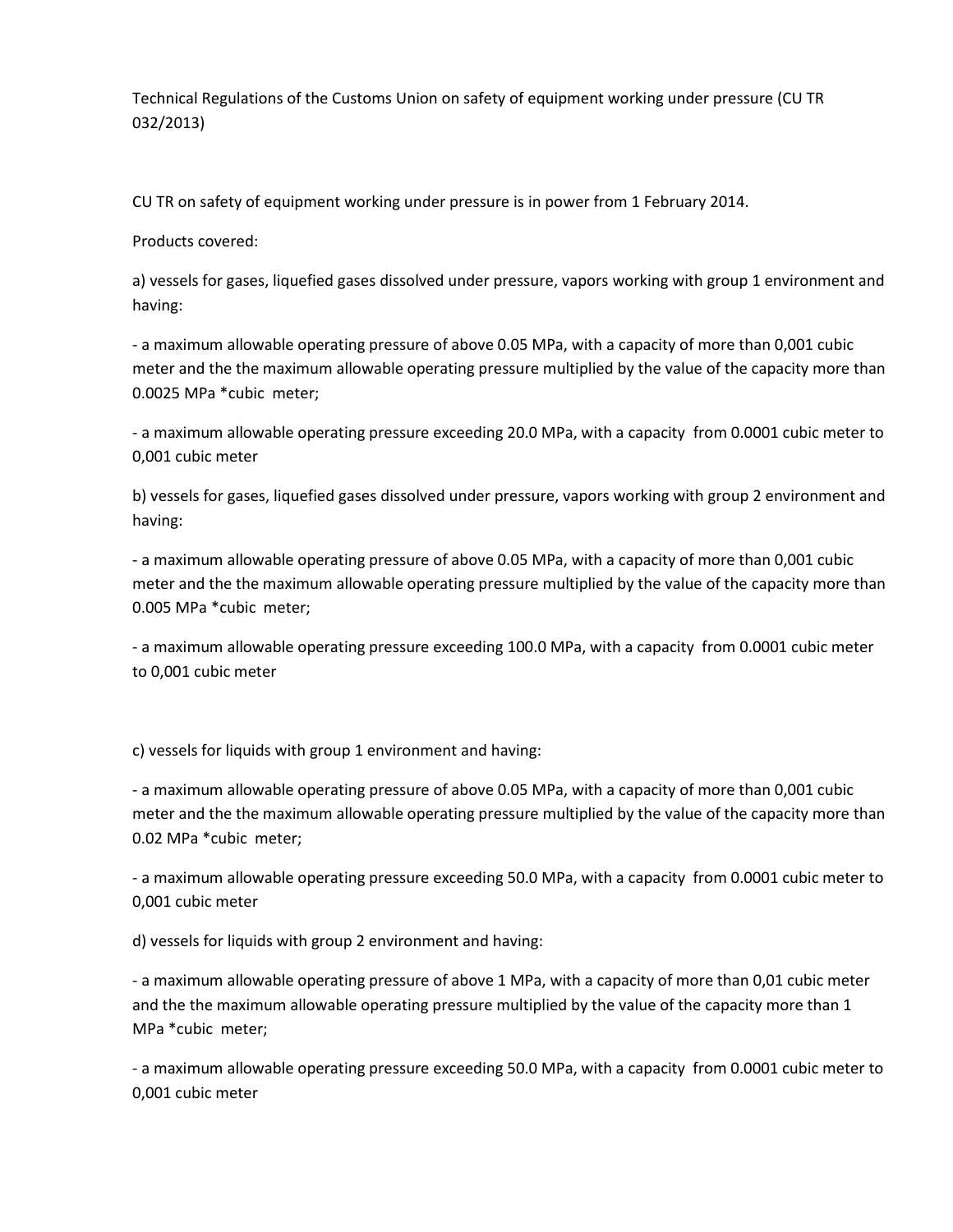e) boilers having a capacity of more than 0,002 cubic meter designed to produce hot water at a temperature above 110 degrees Celsius, or vapor the high pressure of which is above 0.05 MPa, as well as fire-heated vessels having a capacity of more than 0,002 cubic meter

f) pipelines having the maximum allowable operating pressure of above 0.05 MPa, the nominal diameter of more than 25 mm for gases and vapors and used for working environments of Group 1

g) pipelines having the maximum allowable operating pressure of above 0.05 MPa, the nominal diameter of more than 32mm and the maximum allowable operating pressure multiplied by the value of the nominal diameter of more than 100.0 MPa\*mm for gases and vapors which are used for working environments of Group 2

h) pipelines having the maximum allowable operating pressure of above 0.05 MPa, the nominal diameter of more than 25mm and the maximum allowable operating pressure multiplied by the value of the nominal diameter more than 200.0 MPa for liquids which are used for working environments of Group 1

i) pipelines having the maximum allowable operating pressure of above 1.0 MPa, the nominal diameter of more than 200mm and the maximum allowable operating pressure multiplied by the value of the nominal diameter of more than 500.0 MPa\*mm for liquids which are used for working environments of Group 2

j) equipment parts (assembly units) and its components designed to be accommodated on the equipment and to withstand the pressure;

k) valves with the nominal diameter of more than 25mm for the equipment with working environment of Group 1, the nominal diameter of more than 32mm for the equipment used for the gases with the working environment of Group 2, with nominal diameter of more than 200mm for pipelines intended for liquids used for working environments of Group 2;

l) indicating and safety devices;

m) low-pressure chambers (except medical ones);

n) safety equipment

Products not covered by this regulation:

The major pipeline transport, intra-field and local distribution pipelines intended for transportation of gas, oil and other products, except for the equipment used on pressure regulating stations or compression stations;

Gas distribution and gas consumption networks;

Equipment specially designed for use in the field of nuclear energy, equipment operating with radioactive environment;

Vessels operating under the pressure built by the explosion inside them, in accordance with technological process or combustion in the mode of self-propagating high temperature synthesis;

Equipment specially designed for use on sea and river vessels and other watercrafts and underwater facilities;

Braking equipment of railway vehicles, motor transport and other vehicles;

Vessels specially designed for use on airplanes and other aircraft;

Defense equipment the details of which are a state secret;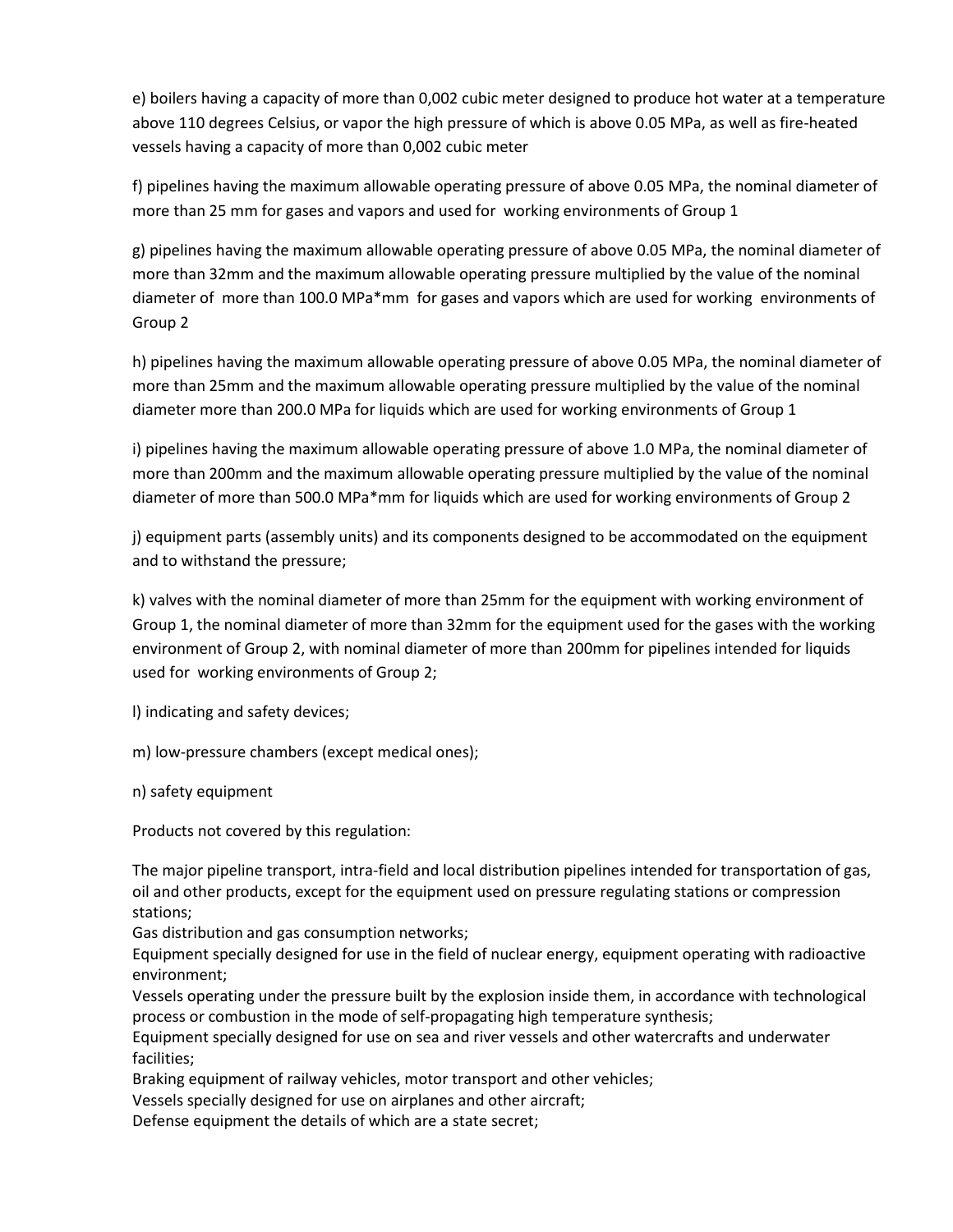Machine parts which are not separate vessels (pump or turbine housings, steam, hydraulic, internal combustion engine cylinders, air machines and compressors);

Single medical hyperbaric chambers;

Equipment with aerosol sprays;

Housings of high voltage electrical equipment (switchgears, distribution gears, transformers and rotating electrical machines);

High pressure casings and housings, elements of the electric power transmission systems (power cable products and communication cables);

Equipment made of non-metallic flexible (elastic) shells;

Exhaust or gas mufflers;

Containers or siphons for carbonated beverages.

Conformity compliance in a frame of Customs Union Technical Regulations.

1. Declaration of conformity

Declaration of conformity is issued for the Category 1 and Category 2 products and for devices manufacturing of which takes place in the location of operating of the device and the manufacturing process include the use of permanent connections. Valid time of declarations of conformity is up to 5 years.

2. Certificate of conformity

Certification is used for the product Category 3 and Category 4. The valid time of certificate is up to 5 year.

Full text of CU technical regulations on safety of pressure devices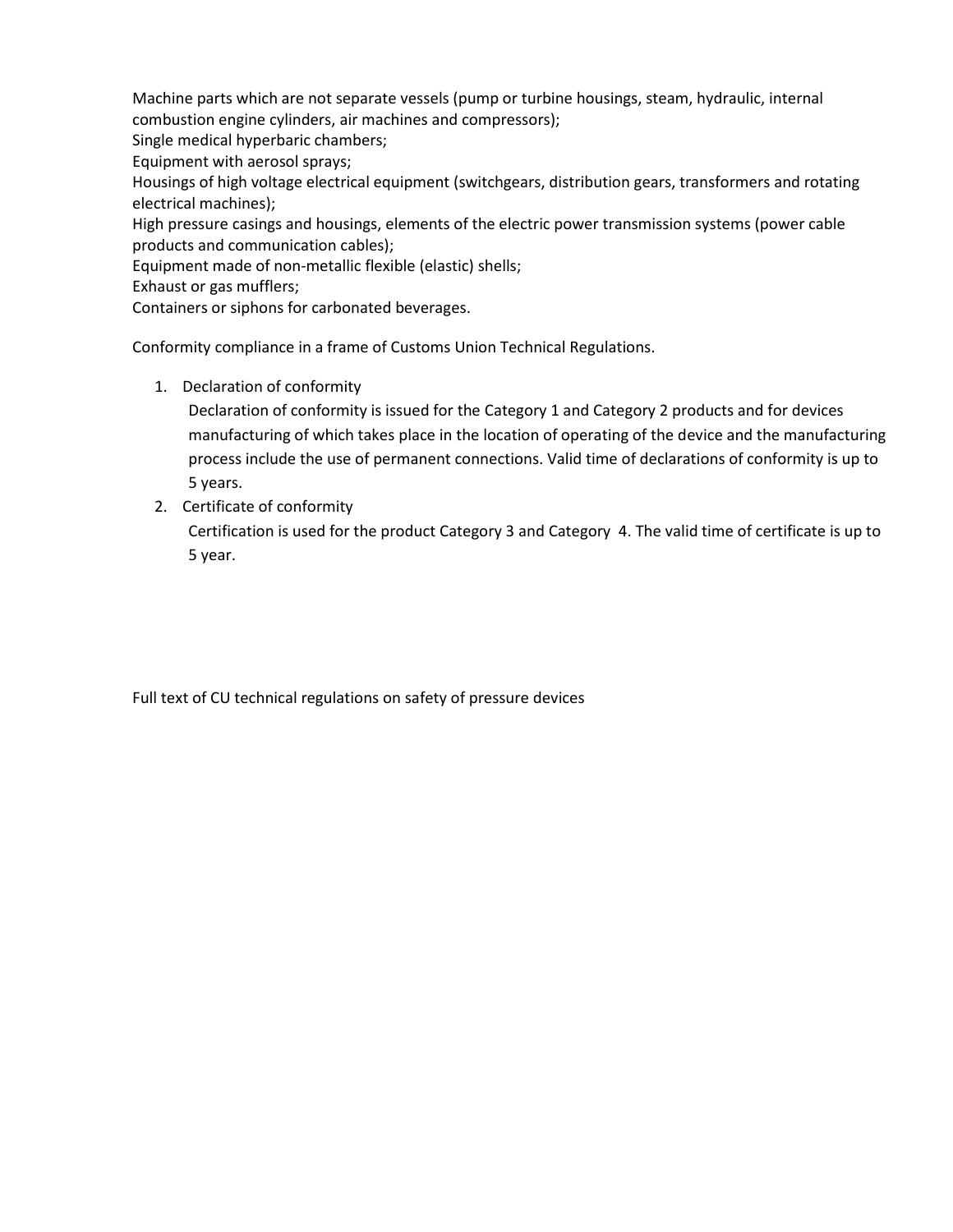Categories of the equipment in a frame of Technical Regulations on safety of pressure devices.

- 1. Equipment categories are defined according to Tables 1 9 of this document. Safety devices are classified to category 4, with the exception of safety devices manufactured (made) for the specific equipment that can be classified in the same category as the equipment for which they are made ( produced ) .
- 2. Category of equipment intended for use with design temperature above the transition creep temperature of metal increases by 1 (except for category 4 ).
- 3. Transition creep temperature is:

400 ° C - for carbon and low alloy silica steels;

450 ° C - for low-alloy chromium-molybdenum and molybdenum vanadium steel ;

525 ° C - for high-chromium alloy martensitic and austenitic steels ;

575 ° C - for the iron-nickel and nickel alloys

#### Table 1

Categories of vessels intended for gases used for working environments of Group 1

| Categories of | Capacity of          | Maximumallowable   | Maximum allowable        |
|---------------|----------------------|--------------------|--------------------------|
| equipment     | equipment,           | operating pressure | operating pressure       |
|               | m <sub>3</sub>       | multiplied by the  | MPa                      |
|               |                      | value of capacity, |                          |
|               |                      | $MPa\bullet m3$    |                          |
|               | Over 0.001           | Over 0.0025 to     | Over 0.05                |
|               |                      | 0.005 inclusive    |                          |
| Ш             | Over 0.001           | Over 0.005 to 0.02 | Over 0.05                |
|               |                      | inclusive          |                          |
| III           | Over 0.0001 to 0.001 | Not standardized   | Over 20 to 100 inclusive |
|               | inclusive            |                    |                          |
|               | Over 0.001           | Over 0.02 to 0.1   | Over 0.05                |
|               |                      | inclusive          |                          |
| IV            | Over 0.0001 to 0.001 | Not standardized   | <b>Over 100</b>          |
|               | inclusive            |                    |                          |
|               | Over 0.001           | Over 0.1           | Over 0.05                |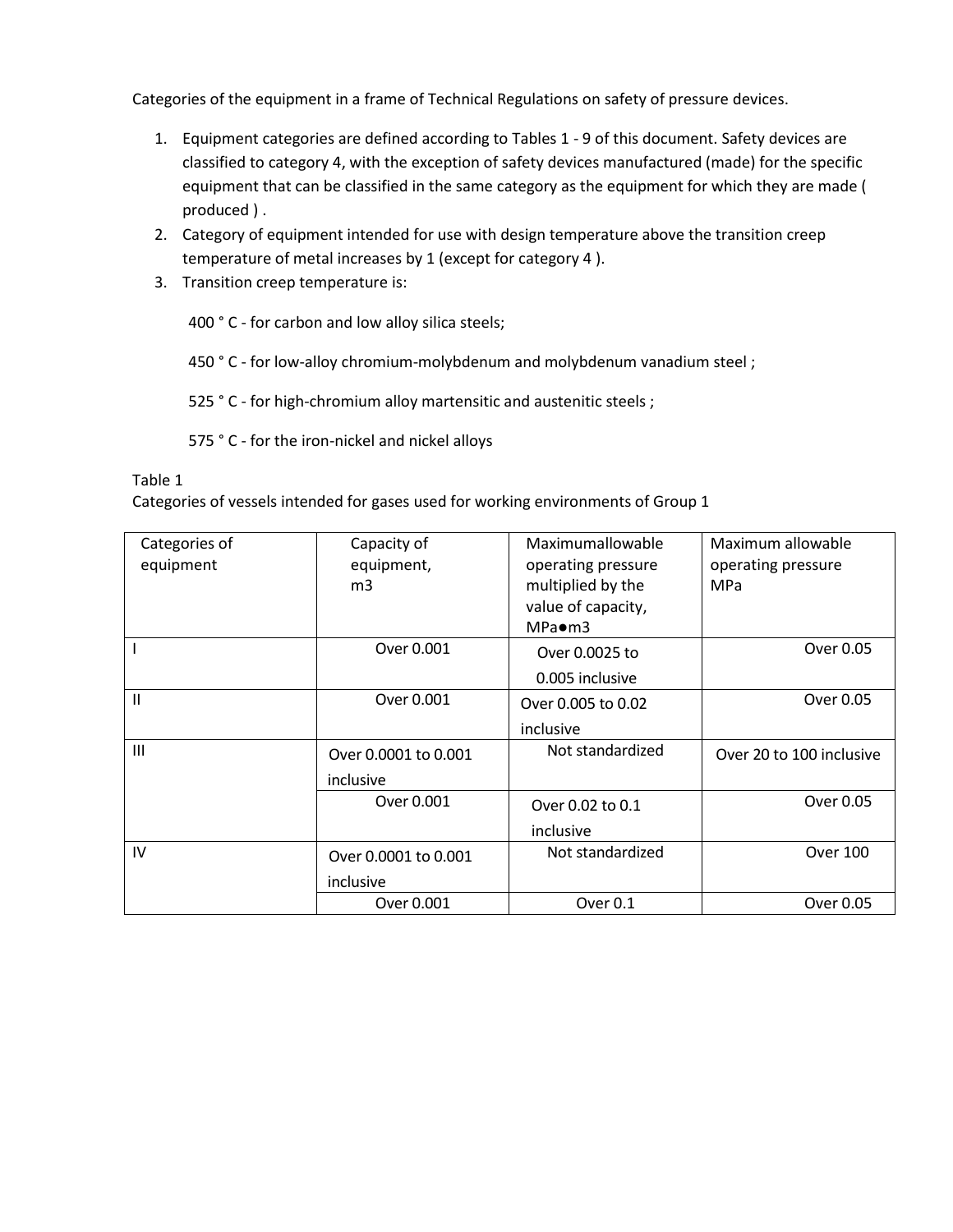Categories of vessels intended for gases used for working environments of Group 2

| Categories of<br>equipment | Capacity of<br>equipment,<br>m <sub>3</sub> | Maximumallowable<br>operating pressure<br>multiplied by the<br>value of capacity,<br>$MPa \bullet m3$ | Maximum allowable<br>operating pressure<br><b>MPa</b> |
|----------------------------|---------------------------------------------|-------------------------------------------------------------------------------------------------------|-------------------------------------------------------|
|                            | Over 0.001                                  | Over 0.005 to 0.02<br>inclusive                                                                       | Over 0.05                                             |
| $\mathbf{II}$              | Over 0.001                                  | Over 0.02 to 0.1<br>inclusive                                                                         | Over 0.05                                             |
| III                        | Over 0.0001 to 0.001<br>inclusive           | Not standardized                                                                                      | Over 100 to 300<br>inclusive                          |
|                            | Over 0.001 to 1<br>inclusive                | Over 0.1 to 0.3<br>inclusive                                                                          | Over 0.05                                             |
|                            | Over 1                                      | Not standardized                                                                                      | Over 0.05 to 0.4<br>inclusive                         |
| IV                         | Over 0.0001 to 0.001<br>inclusive           | Not standardized                                                                                      | <b>Over 300</b>                                       |
|                            | Over 0.001 to 1<br>inclusive                | Over 0.3                                                                                              | Over 0.4                                              |
|                            | Over 1                                      | Not standardized                                                                                      | Over 0.4                                              |

#### Table 3

Categories of vessels intended for liquids, used for working environments of Group 1

| Categories of  | Capacity of          | Maximum allowable  | Maximum allowable        |
|----------------|----------------------|--------------------|--------------------------|
| equipment      | equipment,           | operating pressure | operating pressure       |
|                | m <sub>3</sub>       | multiplied by the  | <b>MPa</b>               |
|                |                      | value of capacity, |                          |
|                |                      | $MPa\bullet m3$    |                          |
|                | Over 0.01            | Over 0.02          | Over 0.05 to 1 inclusive |
| $\mathbf{H}$   | Over 0.001           | Over 0.02          | Over 1 to 50 inclusive   |
|                | Over 0.0001 to 0.001 | Not standardized   | Over 50                  |
|                | inclusive            |                    |                          |
| $\mathbf{III}$ | Over 0.001           | Not standardized   | Over 50                  |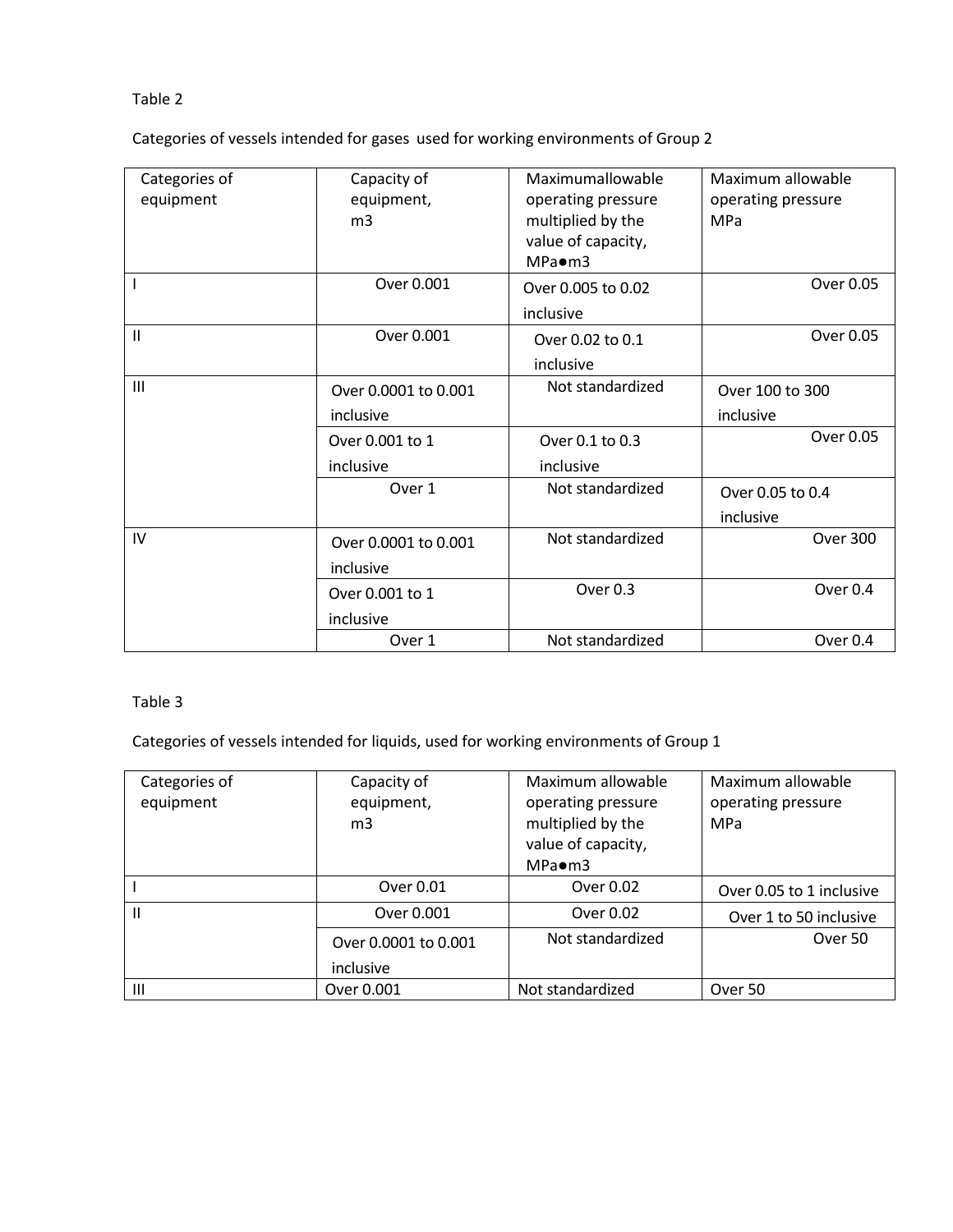Categories of vessels intended for liquids, used for working environments of Group 2

| Categories of<br>equipment | Capacity of<br>equipment,<br>m <sub>3</sub> | Maximum allowable<br>operating pressure<br>multiplied by the<br>value of capacity,<br>$MPa\bullet m3$ | Maximum allowable<br>operating pressure<br><b>MPa</b> |
|----------------------------|---------------------------------------------|-------------------------------------------------------------------------------------------------------|-------------------------------------------------------|
|                            | Over 0.01                                   | Over 1                                                                                                | Over 1 to 50 inclusive                                |
| Ш                          | Over 0.0001 to 0.01                         | Not standardized                                                                                      | <b>Over 100</b>                                       |
|                            | Over 0.01                                   | Over 1                                                                                                | Over 50                                               |

## Table 5

Categories of steam, hot water boilers and vessels with fire heating

| Categories of | Capacity of        | Maximum allowable     | Maximum allowable  |
|---------------|--------------------|-----------------------|--------------------|
| equipment     | equipment,         | operating pressure    | operating pressure |
|               | m <sub>3</sub>     | multiplied by the     | <b>MPa</b>         |
|               |                    | value of capacity,    |                    |
|               |                    | $MPa \bullet m3$      |                    |
|               | Over 0.002 to 0.1  | Up to 0.005 inclusive | Over 0.05          |
|               | inclusive          |                       |                    |
| $\mathsf{II}$ | Over 0.002 to 0.4  | Over 0.005 to 0.02    | Over 0.05 to 3.2   |
|               | inclusive          | inclusive             |                    |
| III           | Over 0.002 to 1    | Over 0.02 to 0.3      | Over 0.05 to 3.2   |
|               |                    | inclusive             | inclusive          |
| IV            | Over 0.002 to 0.01 | Not standardized      | Over 3.2           |
|               | inclusive          |                       |                    |
|               | Over 0.01 to 1     | Over 0.3              | Over $0.3$         |
|               | inclusive          |                       |                    |
|               | Over 1             | Not standardized      | Over 0.05          |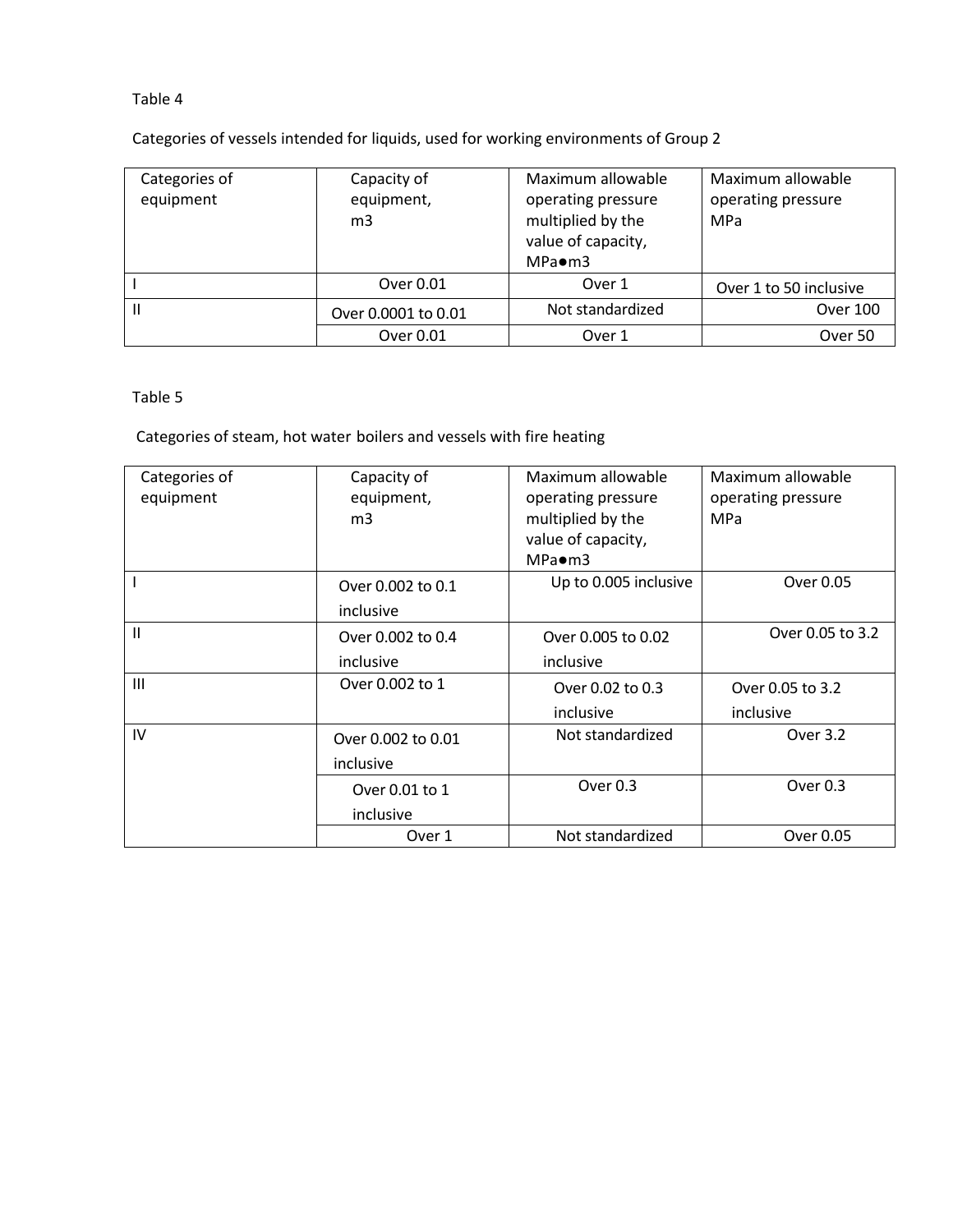Categories of pipelines intended for gases, used for working environments of Group 1

| Categories of | The nominal     | Maximum allowable  | Maximum allowable        |
|---------------|-----------------|--------------------|--------------------------|
| equipment     | diameter,       | operating pressure | operating pressure       |
|               | mm              | multiplied by the  | <b>MPa</b>               |
|               |                 | nominal diameter,  |                          |
|               |                 | MPa●mm             |                          |
|               |                 |                    |                          |
|               | Over 25 to 100  | Not standardized   | Over 0.05 to 1 inclusive |
|               | inclusive       |                    |                          |
|               | Over 25 to 100  | Up to 100          | Over 1 to 3.5            |
|               | inclusive       | inclusive          | inclusive                |
| $\mathsf{II}$ | Over 100 to 350 | Not standardized   | Over 0.05 to 1           |
|               | Over 25 to 350  | Over 100 to 350    | Over 1 to 3.5 inclusive  |
|               |                 | inclusive          |                          |
|               | Over 25 to 100  | Not standardized   | Over 3.5                 |
| III           | <b>Over 350</b> | Not standardized   | Over 0.05 to 1 inclusive |
|               | Over 100 to 350 | <b>Over 350</b>    | Over 1 to 3.5 inclusive  |
|               | inclusive       |                    |                          |
|               | <b>Over 100</b> | Not standardized   | Over 3.5                 |

#### Table 7

Categories of pipelines intended for gases, used for working environments of Group 2

| Categories of | The nominal     | Maximum allowable  | Maximum allowable  |
|---------------|-----------------|--------------------|--------------------|
| equipment     | diameter,       | operating pressure | operating pressure |
|               | mm              | multiplied by the  | <b>MPa</b>         |
|               |                 | nominal diameter,  |                    |
|               |                 | MPa●mm             |                    |
|               | Over 32         | Over 100 to 350    | Over 0.05 to       |
|               |                 | inclusive          | 3.2 inclusive      |
|               |                 |                    |                    |
|               | Over 32 to 100  | Not standardized   | Over 3.2           |
|               | inclusive       |                    |                    |
| $\mathsf{II}$ | <b>Over 100</b> | Over 350 to 500    | Over 0.05 to       |
|               |                 | inclusive          | 3.2 inclusive      |
|               |                 |                    |                    |
|               | Over 100 to 250 | Not standardized   | Over 3.2           |
|               | inclusive       |                    |                    |
| Ш             | <b>Over 250</b> |                    | Over 3.2           |
|               | <b>Over 250</b> | Over 500           | Over 0.05 to 3.2   |
|               |                 |                    | inclusive          |